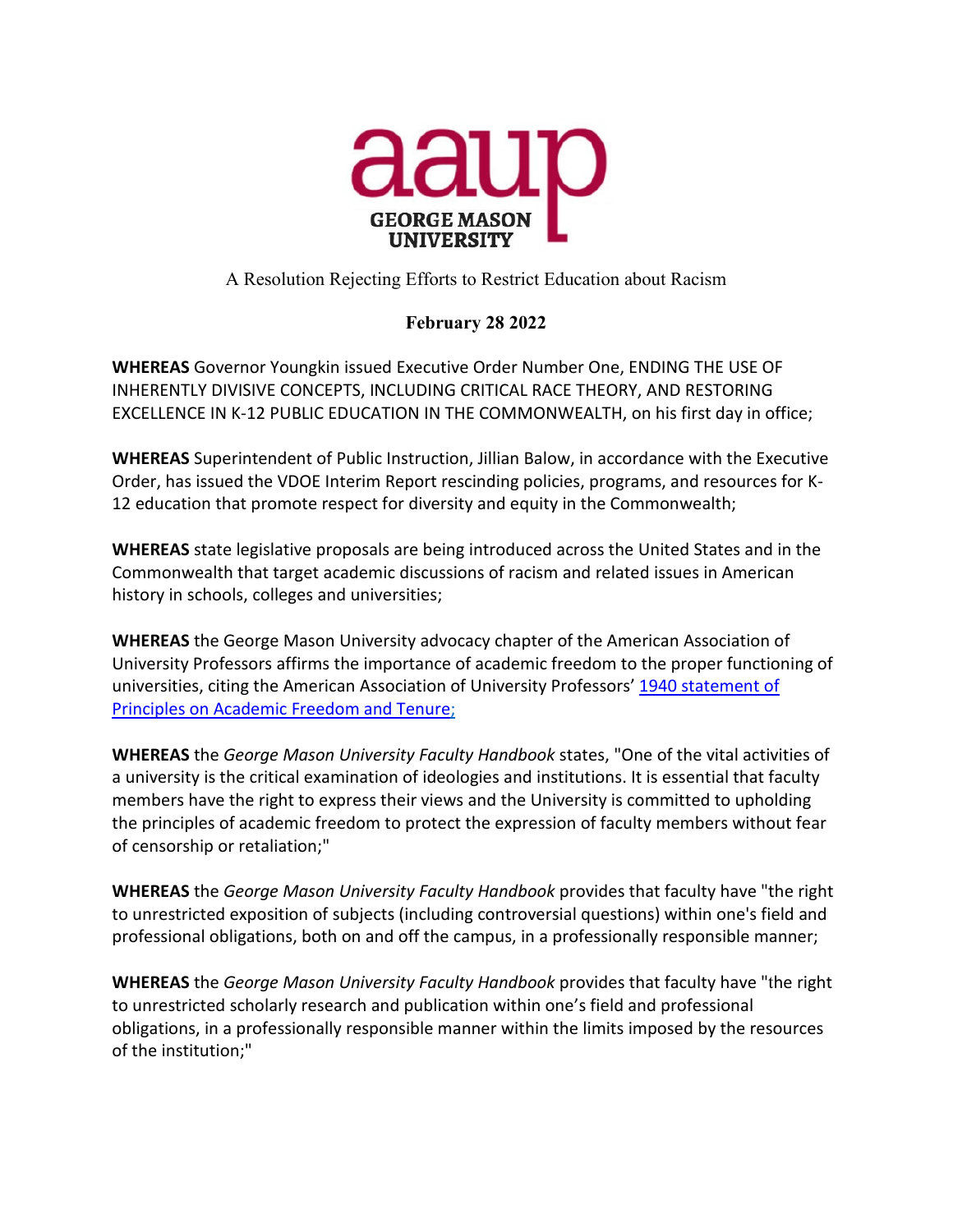**WHEREAS** faculty "have primary responsibility for such academic matters as unit reorganization, the design of programs, development and alteration of the curriculum, standards for admission to programs, and requirements in the major;"

**WHEREAS** the term "divisive" is indeterminate, subjective, and chills the capacity of educators to explore a wide variety of topics based on subjective criteria that are inapposite from the goals of education and the development of essential critical thinking skills;

**WHEREAS** educating about systemic barriers to realizing a multiracial democracy free of misogyny and racism should be understood as central to the active and engaged pursuit of knowledge in the 21<sup>st</sup> century to produce engaged and informed citizens;

**WHEREAS** over seventy organizations, including the American Association of University Professors (AAUP) and the Association of American Colleges and Universities (AACU), issued the [Joint Statement on Legislative Efforts to Restrict Education about Racism and American](https://www.google.com/url?q=https://www.google.com/url?q%3Dhttps://www.aaup.org/news/joint-statement-efforts-restrict-education-about-racism%2523.YT6FBJ5Kgqw%26amp;sa%3DD%26amp;source%3Deditors%26amp;ust%3D1645452200154758%26amp;usg%3DAOvVaw1V07fl3oRbAp41mb6D2ETq&sa=D&source=docs&ust=1645452200200012&usg=AOvVaw0PBZxahP4YwwS2_LdiOacH)  [History](https://www.google.com/url?q=https://www.google.com/url?q%3Dhttps://www.aaup.org/news/joint-statement-efforts-restrict-education-about-racism%2523.YT6FBJ5Kgqw%26amp;sa%3DD%26amp;source%3Deditors%26amp;ust%3D1645452200154758%26amp;usg%3DAOvVaw1V07fl3oRbAp41mb6D2ETq&sa=D&source=docs&ust=1645452200200012&usg=AOvVaw0PBZxahP4YwwS2_LdiOacH) (June 16, 2021) stating their "firm opposition to a spate of legislative proposals being introduced across the country that target academic lessons, presentations, and discussions of racism and related issues in American history in schools, colleges and universities. . . In higher education, under principles of academic freedom that have been widely endorsed, professors are entitled to freedom in the classroom in discussing their subject. Educators, not politicians, should make decisions about teaching and learning;"

**WHEREAS** the George Mason University's mission is to serve as a "A public, comprehensive, research university established by the Commonwealth of Virginia in the National Capital Region, we are an innovative and inclusive academic community committed to creating a more just, free, and prosperous world;"

**WHEREAS** in a nation that has for centuries struggled with issues of racial inequity and social injustice, and many students do not have adequate knowledge of histories and policies of structural racism, misogyny, and homophobia, George Mason University has a scholarly responsibility to confront painful histories with directness and rigor, a moral obligation to help build equity and social justice;

**THEREFORE BE IT RESOLVED** that the George Mason University chapter of AAUP resolutely rejects any attempts by bodies external to the faculty to restrict or dictate university curriculum on any matter, including matters related to histories of racism and the pursuit of social justice, and will stand firm against encroachment on faculty authority by the legislature or the Board of Visitors.

**BE IT FURTHER RESOLVED** that the George Mason University chapter of AAUP stands with our K-12 colleagues in the Commonwealth and across the country who may be affected by this order or other pernicious laws when they seek to teach the truth in U.S. history and civics education, engender respect for the diverse and multilingual students we serve, and prepare teachers of the future.